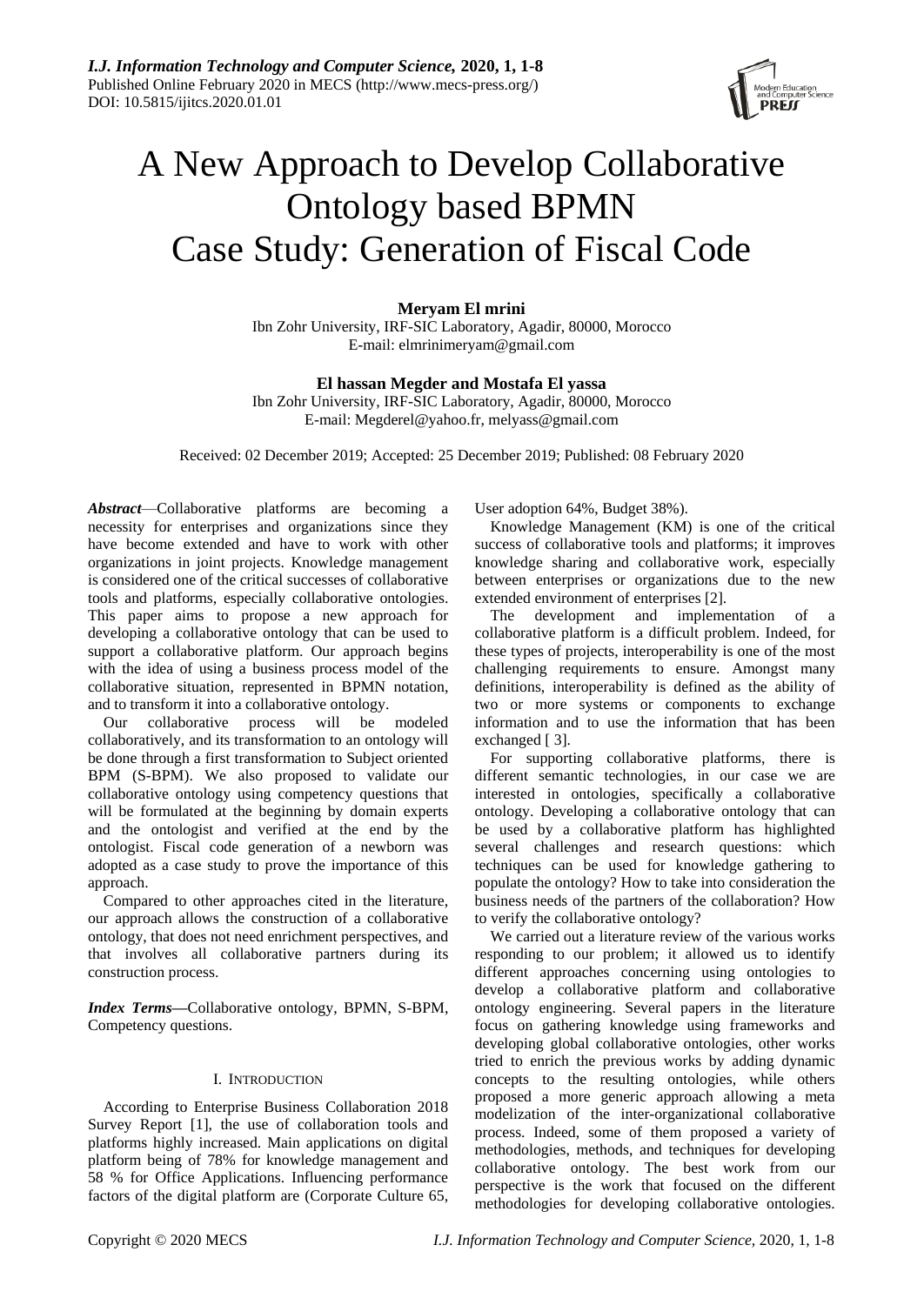In this paper, we have relied on the analysis of the existing literature, and we have noticed several gaps, such as the multiples perspectives of enrichment of the collaborative ontology, the collaborative process modeling was not in a collaborative manner with the intervention of the different actors of the collaboration. The proposed methodologies, for collaborative ontology engineering, do not accurately identify each participant's contribution, and there are no methods to verify the resulting collaborative ontology.

The purpose of the paper is to tackle the above gaps. Our objective is to develop a collaborative ontology applicable to any collaborative situation without the need for enrichment perspectives. We want to base the construction of the collaborative ontology on a business model already existing in the information system of the collaborative partners to be sure to identify the business needs of each partner, to design this model in a collaborative way and use a method to verify the resulting collaborative ontology.

This paper is organized into five sections. The second section deals with the literature review. The third is about the approach that we proposed for developing a collaborative ontology. The fourth section deals with the case studied, the generation of fiscal code, to which our prototype was applied, and the results achieved. The fifth section presents the conclusion and perspectives of this work.

# II. LITERATURE REVIEW

We can roughly classify the literature related to this paper into three main groups: works that introduced, for the first time, the semantic level, represented by ontologies, to collaborative platforms. Works that proposed to enrich the ontology resulting from the work of the first group, by metamodeling and verifying the business process resulting from the transformation of this ontology and, finally works dealing with collaborative ontology engineering.

Knowledge is a more abstract level of a collaborative information system; they represent the business level. The work of [4] defined a knowledge-based system (Kbs), to produce a valid collaborative business process model to be executed within a collaborative platform. A collaborative ontology-based approach has been developed for dealing with knowledge representation and reasoning, which is the core of the Kbs. The originality of this work is the introduction of the notion of collaborative ontology in the development of collaborative platforms, but the resulting ontology needed some enrichment perspectives because of the lack of some concepts concerning partners. This work forms the basis of our approach, but without the need for enrichment perspectives.

Reference [5] continued the work of [4] by providing agility in operation to be able, not only to design a collaborative information system of mediation but to make evolutionary maintenance of reverse engineering and engineering adapted to the continual evolution of the

need. This work did not focus on enriching the resulting collaborative ontology but worked on continuing the previous work by transforming the collaborative ontology into a business process. The relevance of this work towards our objective is the mapping of an ontology to a business process, which is one of our objectives in the other sense of transformation.

Reference [6] enriched the works of [4] by automating the generation of the transformation of the characterization and of a model of collaborative situation in a model of mapping, cartography, of collaborative business processes. This work helped us to think about designing a collaborative business process modeling our collaborative situation and the different collaborative partners and their tasks.

As a supplement to these works, [7] developed the transformation of business processes in feasible technical processes. This passage consists of annotating the selected services semantically, among the available ones, modeled in the various processes, those who cover the features of the activities jobs , however, this work was focused on transforming the business process resulting from the collaborative ontology into executable processes, but our work is more concerned with the development of the collaborative ontology based on a business process the inverse engineering of this work

Reference [8] treated a particular type of collaboration that of the case of crisis by proposing a solution considered as an information system of mediation, within the framework of the project ISyCri, conceived an information system for several partners who have to solve, or at least reduce a crisis situation in which they are involved. A crisis situation is a situation that requires collaboration to solve a problem its solution is a common objective between the different parties involved in the situation.

Reference [9] based itself on the works of [4], while enriching the ontology quoted this work, by adding dynamic concepts in the ontologies, transformation rules of the collaborative process, and a set of services , this work corresponds to one of our objectives that of the enrichment of collaborative ontology, except that our work is based on a business model to enrich our collaborative ontology.

The second category of related works was interested in the collaborative business process resulting of the works of [4], by combining the work of [4] and that of [9], to propose a more generic approach allowing a meta modelization of the inter-organizational collaborative process [10], this work corresponds to our objective to model our business process in a collaborative way between organizations concerned by the collaborative situation understudy. This approach starts of the principle that within an inter-organizational collaboration, the various actors do not still have the same point of view on the notion of business process, each evolving in the environment, its universe of skill and each having to sound his model of a business process [11], from this work we decided that our business process will be modelled with the participation of each collaboration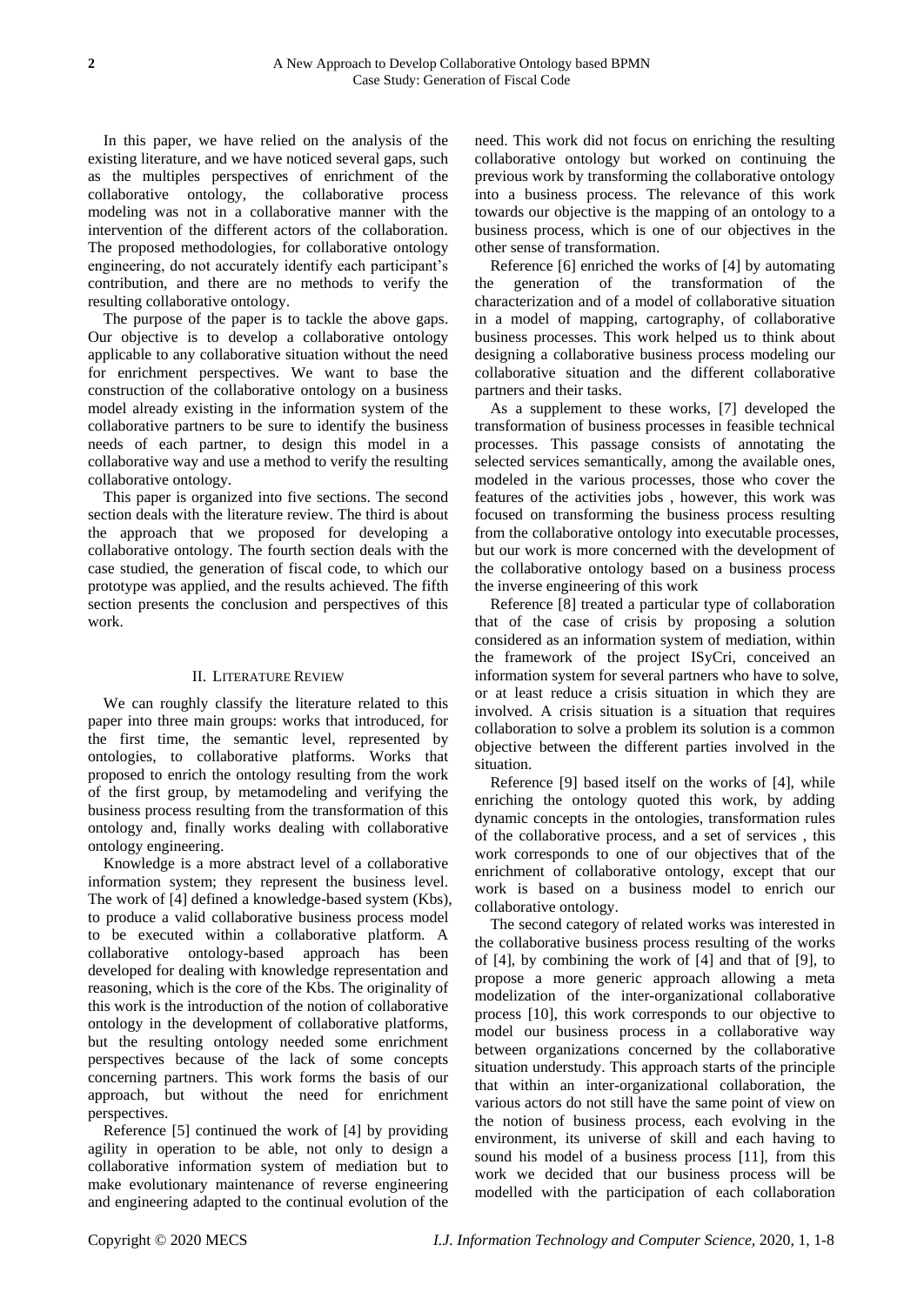partner, as each partner has to model its tasks.

Reference [4] provides a model of the collaborative process, the latter, which can be constrained by shared resources or by processing times, must be checked before being handed over to the collaboration execution platform. In the literature, several techniques have been adopted for verification of the process model, [12, 13] used the technique of model checking for the verification of business processes. [14] explored the structural theory of Petri nets to approach the modeling and verification of business processes by improving a chosen algorithm in the literature. The work of [15] adopts an approach based on automatons as well as formal composition, and [16] uses an approach of the check based on the transformation(processing) of graphs , as the verification methods mentioned above are not reliable in the case of a collaboration, we are going to base the verification of our collaborative business process on the use of a software that we will detail in the section dedicated to the implementation of our approach.

The last category of related works was a focus on collaborative ontology engineering by proposing a great variety of methodologies [17]. Although there is increased flexibility in being able to switch between roles, practice shows that there is, at a task level, is differentiation of roles [18].These methodologies have helped us to structure our methodology for developing our collaborative ontology, but these methodologies cited in the literature encounter a problem of role ambiguity among participants, every participant is an active ontology editor, but whether they created new classes, properties, or instances differed significantly.

Other research [emphasis](https://www.powerthesaurus.org/emphasis/synonyms) on Semantic Wikis, such as Semantic MediaWiki [19]. In spite of this, this software is open to everybody and has a "human-readable interface to ontologies" [20]; the knowledge base is limited to a specific domain, which is not working for our case that of a collaborative situation applicable to different domains. The work of [21] analyzed editing actions in various Semantic MediaWiki communities, based on their results, building structured data based on Wiki-software, but it is a very individual behavior and, in our case, we need a collaborative work with different partners and each one has its specific tasks.

Freebase is probably the most prominent example of an open system in which contributors can build a structured dataset to describe topics of interest and create collections of connected topics [22]. However, existing patterns of participation and how people dealt with ontological primitives will remain unknown.

Although many efforts have been carried on so far in order to develop a collaborative ontology, we noticed several gaps; the first works tried to populate ontology using user frameworks, which generated a lack of concepts and, consequently, perspectives of ontology enrichment. The second category of work focused on the collaborative process, resulting from collaborative ontology, more than on the development of the collaborative ontology, so there is no verification of business needs that they are well defined and taken into

consideration. The last category of work concerned the different methodologies for the development of the collaborative ontology; these methodologies encounter several difficulties: It is not clear at what level the participation of each collaborator is and that they have the tasks with which they have contributed to the collaboration. The Semantics wiki is open to everyone, while in a collaborative situation, the collaborators are well designated, at the wiki levels there is individual rather than collaborative work. There is no verification of the collaborative ontology if it meets the business needs of collaboration defined at the beginning.

## III. THE PROPOSED APPROACH

The main goal of our approach is to provide an improved and optimized solution to develop a collaborative ontology that can be used by a collaborative platform. Ontologies are a means of capturing and representing knowledge, [23] introduces the notion of ontology as "an explicit specification of a conceptualization." This definition has been a little bit modified by [24].

Our idea started with the transformation of a business process to a collaborative ontology. Several definitions of business process have been proposed in literature, a business process is a structured, measured set of activities designed to produce a specific output for a particular customer or market , hence a process is a specific work activity, in order, beyond time and space, clearly defined inputs and outputs with a beginning and an end [25].we opted for the use of a business process to populate our collaborative ontology for two reasons: business needs are already well identified and defined, participants are well designated along with their tasks and the interactions between the participants.

Fig. 1 represents the prototype of our approach, it explains the different phases for the transformation of a business process, represented in the BPMN, into a collaborative ontology. Our prototype starts with the modeling of the business process collaboratively by domain experts and the BPM consultant, which belongs to different organizations, this field changes according to the situation of collaboration. The role of the BPM experts is to validate the modeled BPMN process and verify its compliance with the BPMN meta-model. Each domain expert models its tasks, in that way, we ensure that each participant contributes to the modeling and can modify the process. The modeling of this business process is done using a software that we will detail during the implementation phase. to verify the collaborative ontology, resulting from the approach, we have chosen to use the method of Competency questions, these questions must be defined by domain experts and the ontologists at the beginning before the ontology is generated, these questions are formulated following specific patterns. The transformation from BPMN to owl will be developed through Subject oriented BPM(S-BPM) that we will explain in details in the following section. The resulting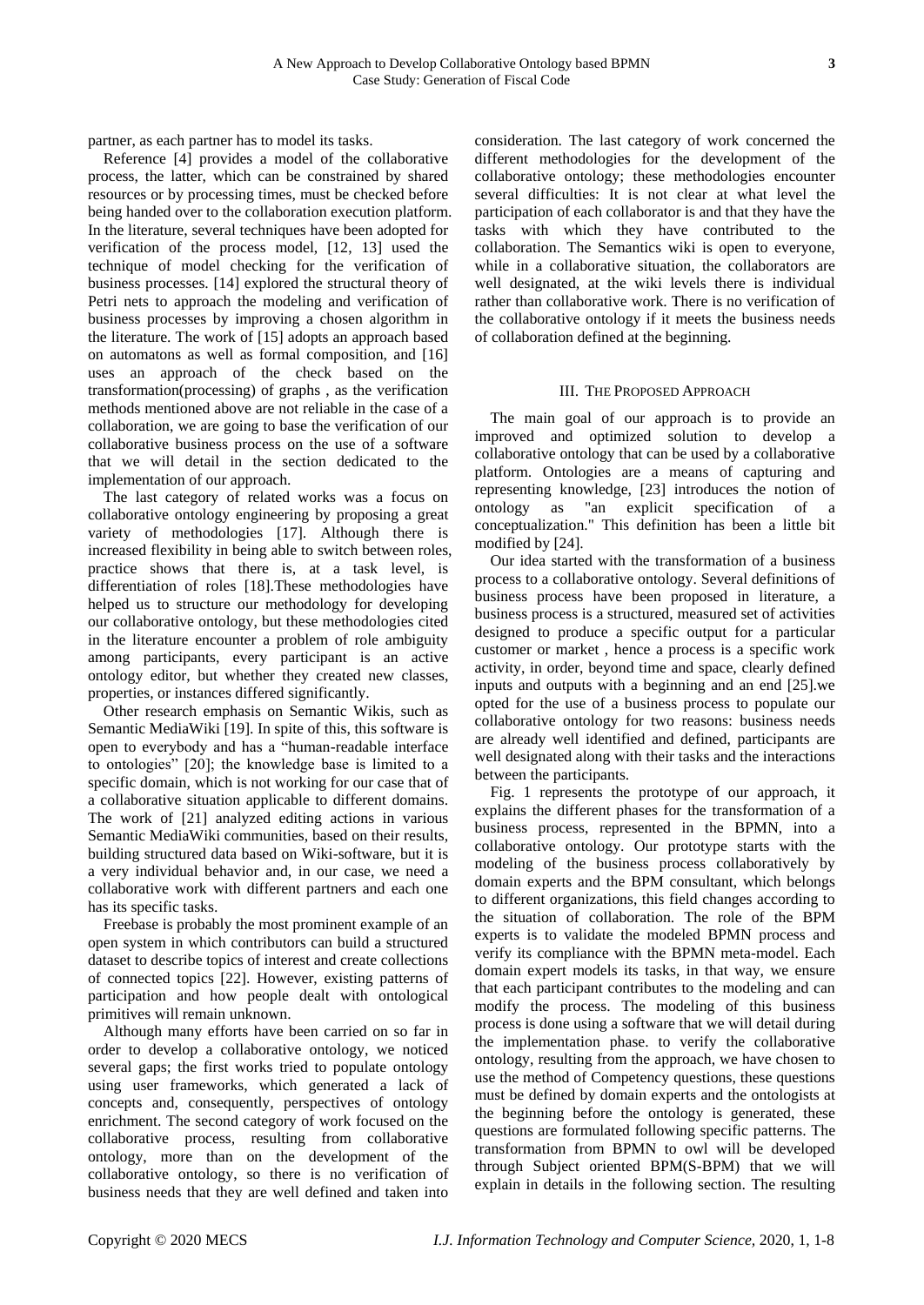collaborative ontology will be verified using Competency Questions already formulated.

The prototype of approach is divided into four steps: the modeling of the collaborative business process in a collaborative manner, the formulating, by the domain expert, of the competency question that our collaborative ontology should answer, the transformation from BPMN to OWL, and the verification of the ontology using competency questions.

Our approach started with a BPMN process modeled

with the intervention of the domain expert and bpm consultant using Bonita studio [26], the competency questions should be formulated by the domain expert and the ontologist using different patterns. The BPMN process will be transformed into an ontology through a first transformation to Subject Oriented BPM (S-BPM) using a Java Program [27]. The last step is the verification of the collaborative ontology by the ontologist using Competency questions defined at the beginning by the domain expert.



Fig.1. Prototype of the proposed approach

## IV. COLLABORATIVE ONTOLOGY: GENERATION OF FISCAL CODE OF A NEWBORN AS CASE STUDY

#### *A. Study Case*

Our case study comes from a study related to public administration in Italy, describing the procedure for managing the attribution of the Italian tax code for newborns, which aims at registering citizens' birth data. The data must be stored both in the municipality and in the national register (SAIA) since the newborns are Italian citizens living in a given municipality. This process requires the collaboration of several actors, as well as the generation of some crucial data as in our case its fiscal code.

This case is an adequate case study for our work focusing on the collaboration between heterogeneous Organizations. This case highlights two challenges, combining three different information systems (hospitals, municipality and SAIA system) and a challenge of semantic heterogeneity due to the use of knowledge coming from different institutes and public domains. We will apply our prototype on this case to create a collaborative ontology to solve the problem of semantic heterogeneity and heterogeneity of information systems using different technical structures.

#### *B. The Business Process*

Our approach was applied to the fiscal code generation process for a newborn in an Italian hospital, considering

that in Italy every person has a fiscal code. The process model, of this case, represented in the BPMN notation is represented in the work of [28] and illustrated in Fig.2.



Fig.2. The generation process of fiscal code represented in the BPMN notation [28]

The generation of the fiscal code process requires collaboration between different partners: the hospital, the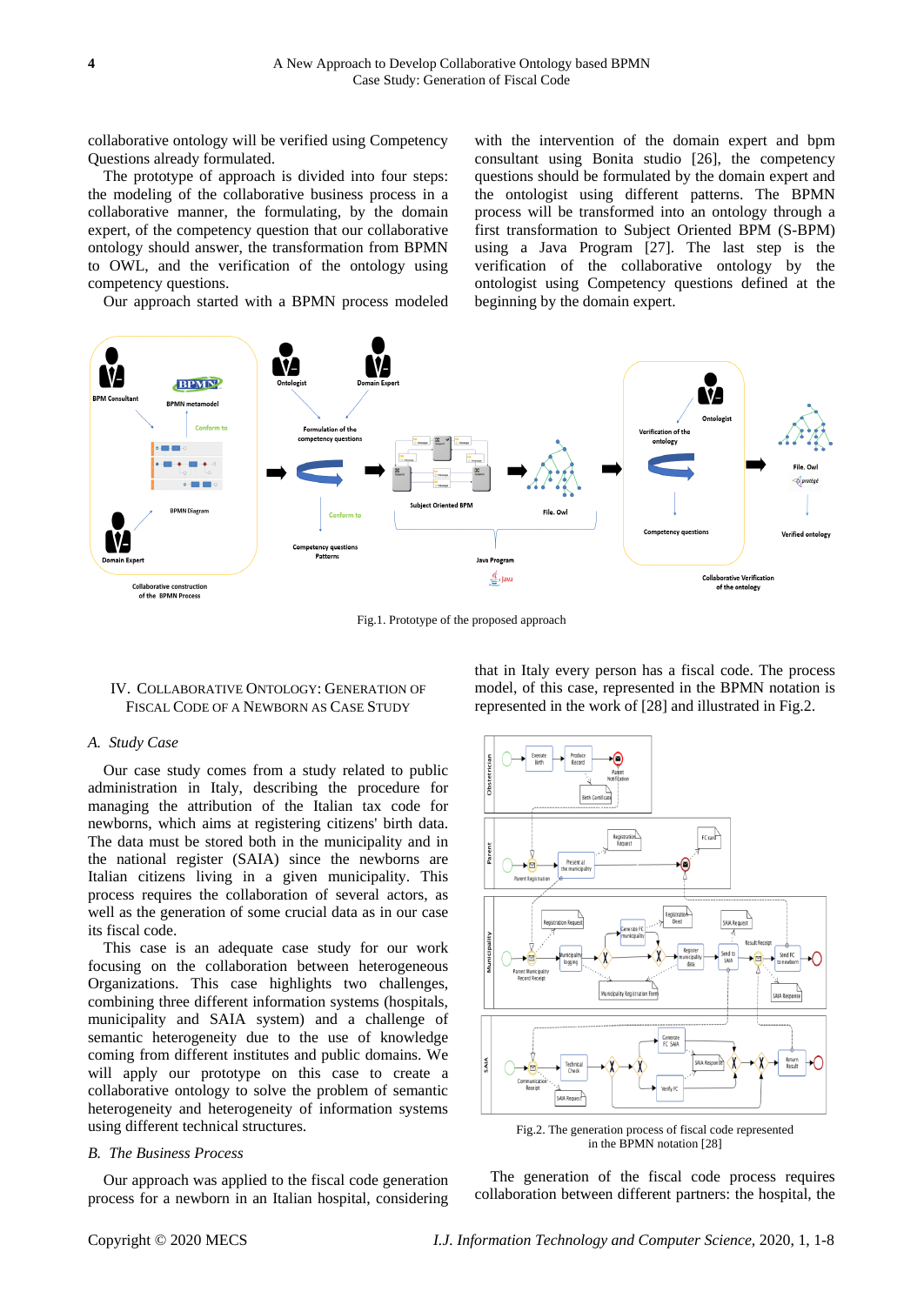parents, the municipality, and the national information system (SAIA). This case is technically relevant, because these partners represent heterogeneous information systems that must collaborate and exchange messages to generate a fiscal code assigned for a newborn.

The process starts with the obstetrician representing the hospital; he will produce a birth certificate and give it to the parents, who will present it to the municipality and request registration. The request will be registered by the municipality, who will generate a tentative fiscal code then send the request to SAIA. SAIA checks the request and generates or validates the fiscal code before returning it to the municipality, which then generates the card for the newborn and sends it to the parents.

## *C. The Collaborative Modeling of the BPMN Process*

Fig.3 shows the first step of our approach that is modeling our BPMN process under the open-source tool Bonita Studio, and our participants of collaboration. Bonita Studio offers a module that allows management and collaboration between the different participants in the process modeling, Fig.4 represents the module Portal that shows the current participant, his tasks performed and those to be done, and he can visualize the whole process.



 $\times$  + **G** Bonis Por  $C = 0$  lot  $\overline{\mathbf{e}}$  or  $\overline{\mathbf{e}}$ **G** Bonitasoft

Fig.3. The generation process of fiscal code modeling in Bonita Studio

Fig.4. Business process modeling in Bonita Studio Portal

## *D. Formulation of the Competency Questions*

Several ontology development methodologies [29, 30, 31] propose the use of Competency Questions (CQs) as ontology requirements. However, traditional methodologies did not describe how to use Competency Questions (CQs). The work of [32] came up with the first approach on how ontology engineers should describe a CQ using axioms and text.

CQs represent user demands for knowledge regarding a domain of discourse. They usually enable developers to define the ontology. Since we are dealing with controlled natural language, we are dealing with some patterns of CQs that we have found, below some of some of them and the questions, concerning our case, that was built following these patterns:

Pattern: From which  $+$  <property>  $+$  <class>? CQ: From which participant Parent receive a Message? Output: list of classes Pattern: Is  $+$  <individual> $+$  a  $+$  <class>? CQ: is Municipality a participant? Output: true or false.

#### *E. Transformation from BPMN to OWL*

The next step of our approach is the transformation from BPMN to OWL. It is divided into two stages, a transformation from BPMN to S-BPM and transformation from S-BPM to OWL. Subject-oriented BPM (S-BPM) is a BPM approach that focuses on the acting elements in a business process, i.e., the subjects. In many natural languages, sentences start with the subject, just as we start with the subject in S-BPM [33], it is a business process modeling language based on the actor system, which has been defined via an OWL ontology.



Fig.5. Subject interaction diagram (SID) of S-BPM



Fig.6. Subject Behavior Diagram (SBD) of S-BPM

Commonly, S-BPM models consist of two types of representations: A Subject Interaction Diagram (SID) and a set of Subject Behavior Diagrams (SBD). Respectively Fig.5. Illustrate the SID of our case, includes subjects and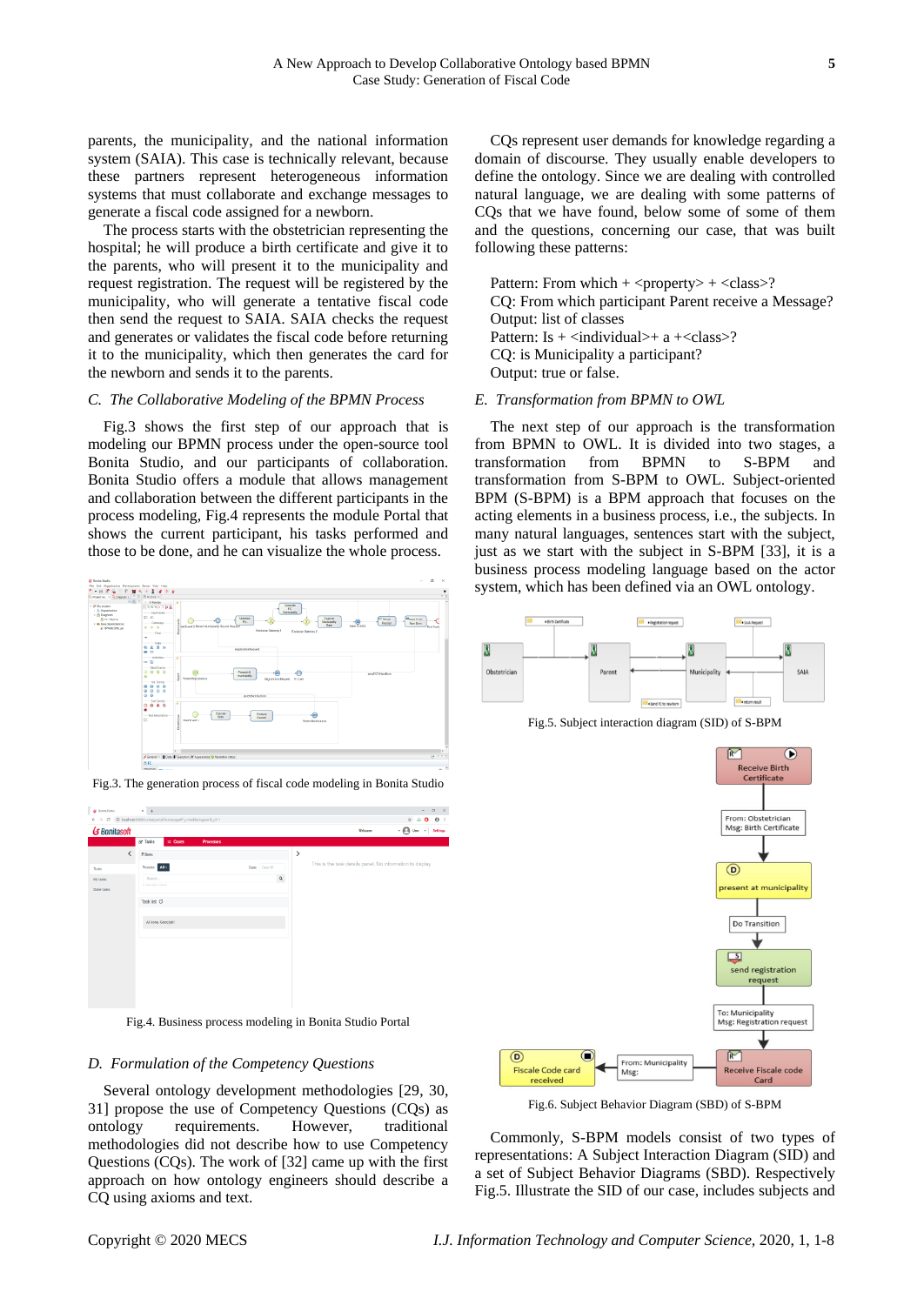messages exchanged between them (Obstetrician, Family, municipality and the SAIA system). Fig.6. represent the SBD of our case that includes the behavior of the subject Municipality, representing the messages exchanged with the other subjects.

Bonita Studio allowed us to integrate our jar file, which provides the transformation From BPMN to OWL. After the transformation, we used Protégé tool to visualize the ontology. Fig.7. Shows the result of the transformation of our BPMN model into an ontology, the main class, subclasses, and some individuals. The classes represent the different tasks represented in the BPMN process and the partners; for example, the individuals of the class participant are the actors of the collaboration (e.g., Municipality).



Fig.7. The resulting ontology Main Class, Subclass, and Individual

Fig.8 Shows how this ontology is visualized using VOWL under Protégé. It represents the Main class, subclasses, and the relationships (Object Properties) between these classes. The main classes represent the components of the BPMN process, the participants. The relationships represent the links between the tasks and the messages exchanges between the participants.



Fig.8. The resulting ontology Visualization using VOWL

## *F. Verification Of The Ontology*

Table 1 is an evaluation table that shows the answers we have already formulated and the correct answers and those verified after the application of our approach.

Table 1. Results of Verification of the Competency questions

| Competency<br><b>Ouestion</b>                             | Correct Answer | Verified answer | Correct?   |
|-----------------------------------------------------------|----------------|-----------------|------------|
| From which<br>participant<br>Parent receive<br>a Message? | Municipality   | Municipality    | <b>YES</b> |
| Is Municipality<br>a participant?                         | True           | True            | YES        |

The results shown in the previous table show that our resulting ontology does not need to be enriched by concepts, and it has responded to the competency questions already formulated at the beginning of the collaborative ontology development process by ontologists and the domain experts.

### *G. Discussion*

Our first objective was to propose a new collaborative ontology development method and apply it to the case of the fiscal code generation of a newborn in an Italian hospital, considering that in Italy every person has a fiscal code. The study found that we will need collaboration between different organizations including the hospital, the municipality and the SAIA system, which is a challenge since these organizations represent heterogeneous information systems at the technical and semantic levels.

To develop our collaborative ontology we used a business process represented in BPMN, which ensured that each organization in our collaborative situation could model its tasks and visualize the entire collaborative process, via the Bonita studio tool, which is an advantage, over the works cited in the literature review, that relied on Frameworks to collect knowledge from participants and populate the ontology, resulting in a lack of concepts in the collaborative ontology.

Our approach ensured that we could know for each task its owner, which solved the problem of MediaWiki being open to everyone or constituting individual behavior. The resulting ontology contains concepts representing the different actors in the collaboration as well as the different messages exchanged between the actors represented by the relationships between the concepts. We used the method of competency questions to check our ontology. The resulting collaborative ontology was able to answer the competency questions that we formulated at the beginning of our development process, which shows that our ontology will not need to be enriched for better collaboration. Our approach has limitations, as it does not support other sources of knowledge to populate the collaborative ontology outside of the business processes represented in BPMN and also the automation of ontology verification.

#### V. CONCLUSION AND PERSPECTIVES

Collaborative platforms and ontologies become more important and related, to support a collaborative platform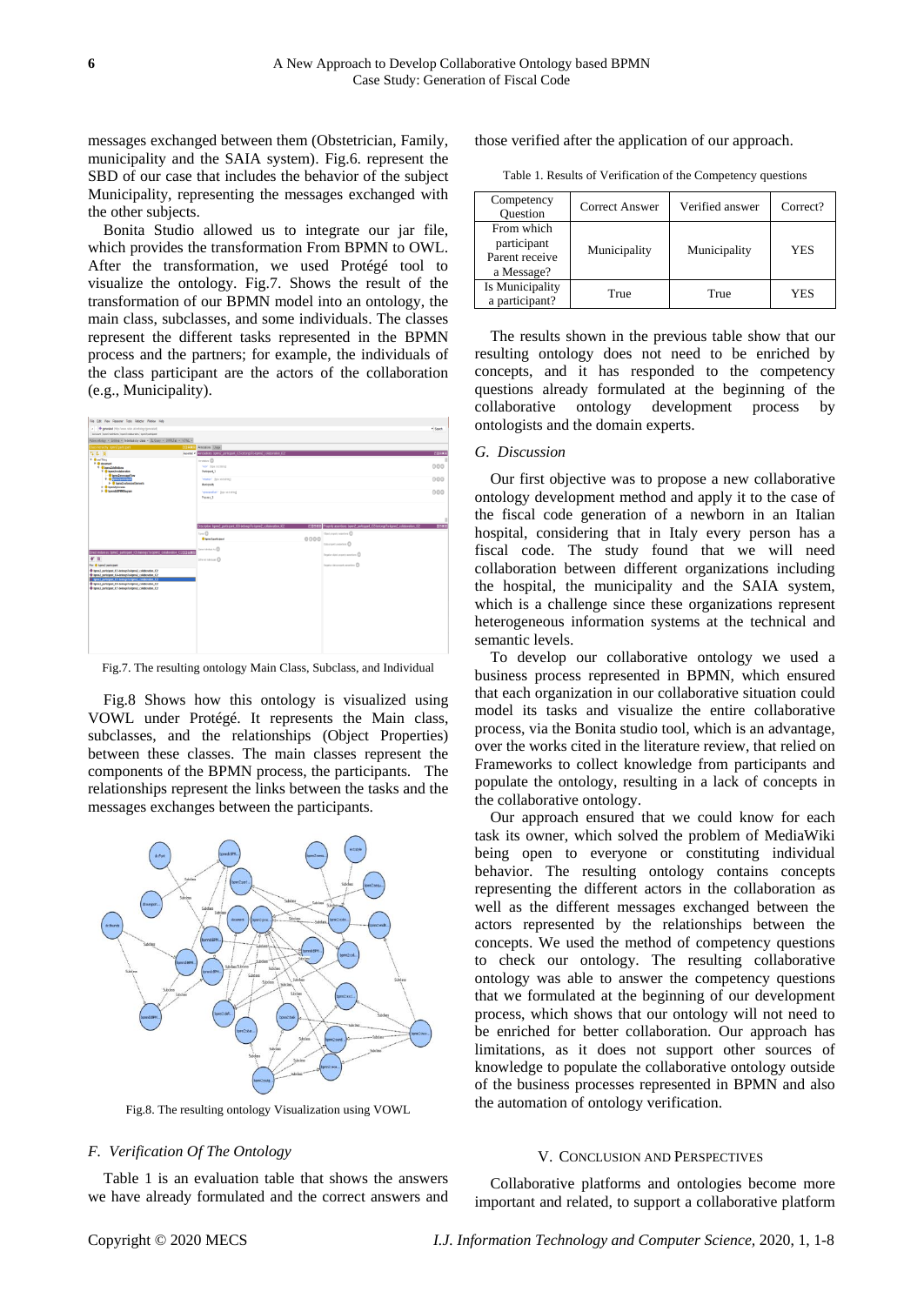using ontologies, this research paper aimed to propose a new approach for developing a collaborative ontology.

Our approach enables the participant of a collaborative situation to model a collaborative business process collaboratively represented in BPMN, which allows us to identify the business needs of each collaboration partner and therefore avoid a lack of concepts in the resulting ontology that can lead to unsatisfactory collaboration, and to transform this business process into a collaborative ontology through a first transformation to S-BPM.

The resulting ontology was verified using competency questions that were formulated at the beginning by the domain expert. The generation of the fiscal code of a newborn used as a case study, since it requires the collaboration between four participants, after modeling the business process of this case using Bonita Studio, the BPMN process were transformed into a collaborative ontology that we visualized using Protégé and VOWL, and we verified using the competency questions.

Our approach has made it possible to develop a collaborative ontology based on a business process; it represents the business needs of each participant, knowing precisely how each participant contributes to collaborative ontology. The participants can modify the collaborative business process according to their needs and tasks, which will result in the change of the collaborative ontology. The collaborative ontology is verified using competency questions formulated by domain experts from the beginning and verified at the end of the collaborative ontology development process.

Our approach can be used for any collaborative situation between heterogeneous collaborative information systems, based on ontologies and we will quote in the following paragraph the future perspectives of our work.

The case study of fiscal code generation is a good example of a situation in need of collaboration modeled as a process between heterogeneous partners with specific tasks for each partner. This case allowed us to apply our prototype and to have relevant results that verify our approach to developing collaborative ontologies based on a business process represented in BPMN.

We have prospects of enriching our approach by using other models to populate our ontology, such as the UML class diagram and alignment with other ontologies of domains to enrich our ontology better collaborative.

#### ACKNOWLEDGMENT

The authors wish to thank the Laboratory of applied ontology, especially professor Stefano Borgo, in Trento Italy, for hosting our corresponding author as a research visitor for last July and their contribution to the development of our prototype. And we would like to show our gratitude to the National Centre for Scientific and Technical Research (Morocco) for offering an excellence research grants to our corresponding author so she can undertake her research.

#### **REFERENCES**

- [1] https://www.enterprise-communication-hub.com/wpcontent/uploads/2017/10/Enterprise\_Business\_Collaborati on Survey report 2018-1.pdf (Accessed: 09 November 2019).
- [2] R. Dieng-Kuntz and N. Matta. Knowledge Management and Organizational Memories. Kluwer Academic Publishers, 2002. DOI[:10.1007/978-1-4615-0947-9.](https://doi.org/10.1007/978-1-4615-0947-9)
- [3] IEEE Standard Computer Dictionary: A Compilation of IEEE Standard Computer Glossaries," in IEEE Std 610, vol., no., pp.1-217, 18 Jan. 1991 DOI: 10.1109/IEEESTD.1991.106963.
- [4] R. Vatcharaphun, "Knowledge-based system for collaborative process specification", PhD Thesis, Toulouse University, Toulouse, France, 2009.
- [5] S. Truptil, "Study of the approach to interoperability by mediation within the framework of a dynamic of collaboration applied to crisis management", PhD Thesis, INPT – EMAC, France, 2011.
- [6] M. Wenxin, "Business and logical characterization of a collaborative situation", PhD Thesis, School of Mines in Albi, France, 2012.
- [7] N. Boissel-Dallier, "Help in designing a Collaborative Mediation Information System: from business process mapping to executable", PhD Thesis, Institut National Polytechnique of Toulouse, France, 2012.
- [8] S. Truptil, F. Bénaben, N. Salatge, C. Hanachi, V. Chapurlat, J. Pignon, and Pingaud, "Mediation Information System Engineering for Interoperability Support in Crisis Management", Enterprise Interoperability IV, pp. 187-197, 2010.
- [9] S. SAIB, R. BENMOUSSA, and K. BENGOUD, "Modeling of mediation system for enterprise systems collaboration through MDA and SOA", PhD Thesis, Information logistic and production systems Team, National School of applied sciences (ENSA), Cadi Ayyad University-Marrakech, 2013.
- [10] K. Semar-Bitah and K. Boukhalfa, "Towards an Interorganizational Collaboration Network Characterization", Modelling and implementation of Complex Systems, pp. 223-248, 2016.
- [11] A. Abbassene and Z. Alimazighi, "Towards a Cloud Platform for Inter-Organizational Workflows Integration", Dayes of students ESI (JEESI'14), Alger, 2014.
- [12] Z. Sbai, A. Missaoui, K. Barkaoui, and R.B. Ayed, "On the verification of business processes by model checking techniques, Proceeding of the second International Conference on Software Technology and Engineering", October 3-5, 2010.
- [13] Z. Sbai, K. Barkaoui, "Formal Verification Collaborative Workflow Processes", Proceedings of Francophone Conference on Collaborative Systems", Sousse, Tunisia, 2012.
- [14] Z. Sbai, "Contribution to Workflow Modeling and Process Verification", PhD Thesis, CNAM (National Conservatory of Arts and Crafts), France, 2010.
- [15] L. E. Morales, "Business process verification using a Formal Compositional Approach and Timed Automata", Proceedings of XXXI Latin American Computing Conference (CLEI), Venezuela, October 7-11, 2013.
- [16] R. ElMansouri, "Modelling and Verification of business processes in virtual enterprises" PhD Thesis, University Mentouri Constantine, Alger, 2009.
- [17] E. Simperl and M. Luczak-Roesch," Collaborative Ontology Engineering: A Survey", Knowledge Engineering Review,